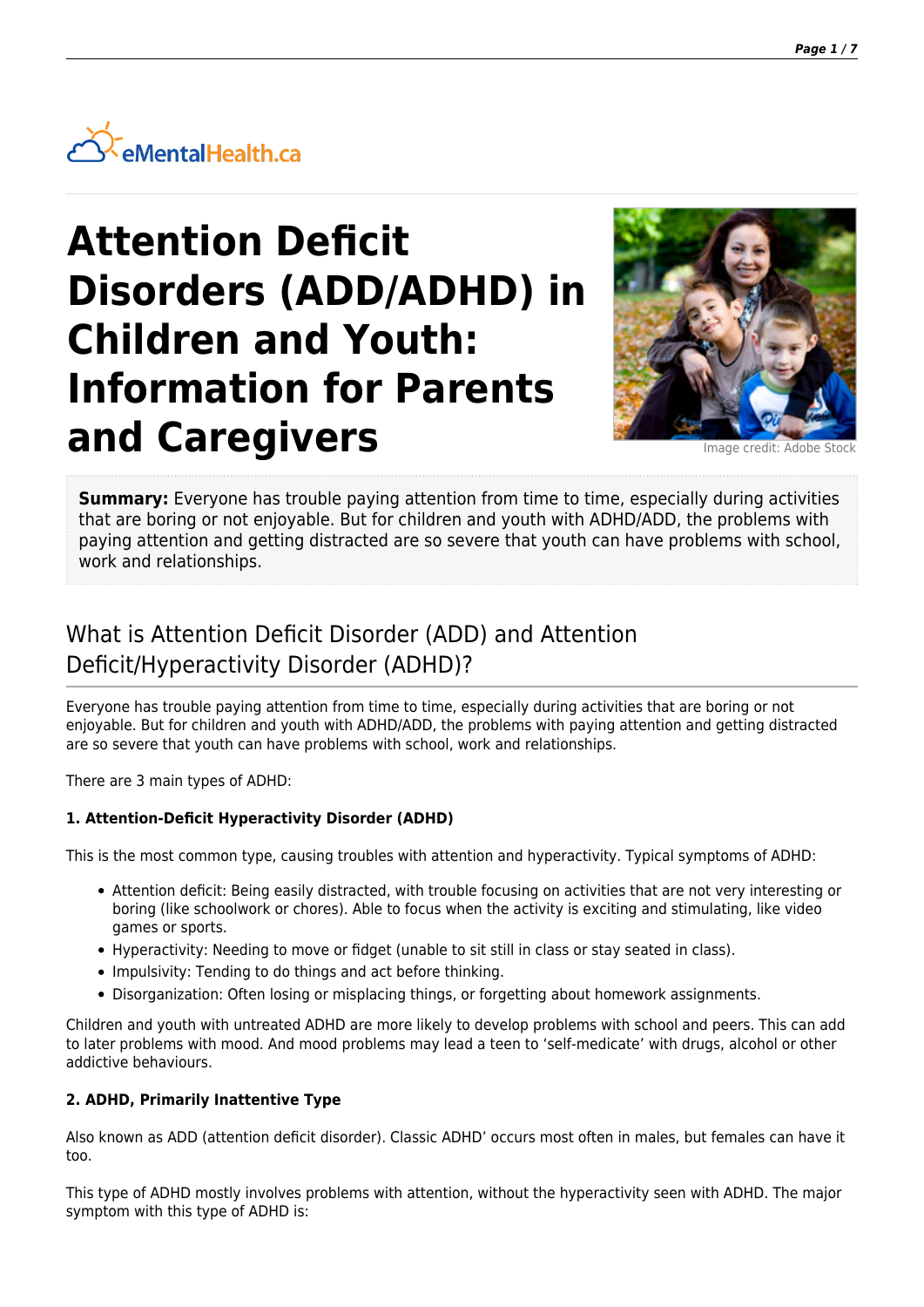Attention deficit: Trouble paying attention (unable to focus on school work or chores at home). A 'classic case' of this type of ADHD, is an inattentive girl who daydreams and is forgetful (although boys can have this type as well). Because children with this type of ADHD are not usually disruptive in class, they don't usually come to the attention of their teachers.

#### **3. ADHD, Primarily Hyperactive-Impulsive**

- Children and youth with this type of ADHD are usually able to pay attention, but have problems with:
	- $\circ$  Hyperactivity: Needing to move or fidget (unable to sit still in class or stay seated).
		- $\circ$  Impulsivity: Tending to do things and act before thinking.
- Children and youth with ADHD may also become:
	- Easily frustrated and have mood swings. Many children and youth with ADHD report having strong emotions and get frustrated easily. Strong emotions can make someone passionate and fun to be with, but feeling frustrated and angry too often can cause troubles.
	- Easily bored: Children and youth with ADHD crave stimulation (from sights, sounds, touch, movement and feelings). This can be a problem, because many situations in life (like school work and chores) aren't that exciting. This can make it hard for those with ADHD to finish tasks or stay organized. They may try to get others to give them the stimulation they crave, not always caring if they are getting positive or negative attention. For example, a boy with ADHD may do well with structure (when he is kept busy and occupied), but gets himself into trouble when he's bored because he does things to annoy his brothers and sisters.

# The 'up' side of ADHD

Having ADHD can be challenging. But many of the symptoms of ADHD can also be strengths:

- Individuals with ADHD tend to be high energy, active and hands on, which can be helpful for professions such as sports, outdoor jobs, trades and construction work.
- Excitement seeking: Because people with ADHD hate to be bored, they often report seeking out stimulating work like policing or firefighting. In health care, they may report a preference for working in emergency departments or as paramedics. They also tend to do better in jobs where they can work with people, instead of working behind a desk doing paperwork.
- Creativity: People with ADHD often do well in creative jobs in the arts or the entertainment industry.

# What causes ADHD?

ADHD is complex -- there isn't just one cause. It is usually caused by a few things going on at the same time:

- Family history: ADHD tends to run in families. A child's chance of having ADHD is greater if other family members have it.
- Brain differences: Studies show that people with ADHD have clear brain differences that are linked to the symptoms of ADHD. These include differences in:
	- $\circ$  Brain structure. Some areas of the brain are smaller, like the prefrontal cortex and cerebellum.
	- Brain chemistry. In children and youth with ADHD, brain chemicals like dopamine and norepinephrine are less available.
	- Brain activity in some parts of the brain. Children and youth with ADHD have less activity in the frontal part of the brain.

In other words: ADHD is not the child's fault, nor is ADHD is not the parent's fault -- parents cannot cause ADHD through 'bad parenting'.

# What do we do if we think our child has ADHD?

Start by taking your child to a doctor (family doctor or pediatrician). Your doctor can check for other conditions that might cause attention problems, like: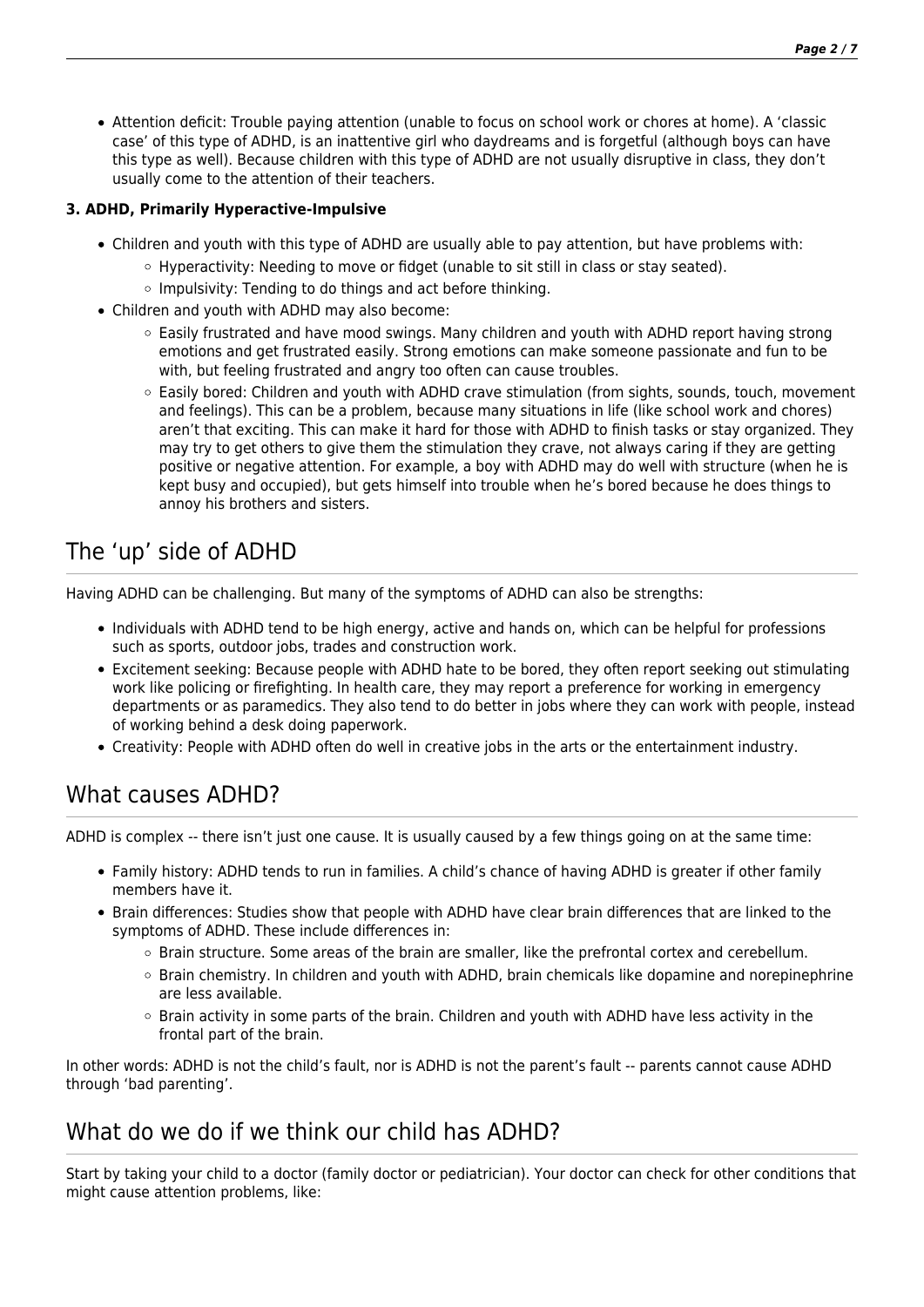- Medical problems like low iron, hormone imbalances, not enough omega 3 fatty acids or exposure to lead or mercury
- Other conditions, for example, a gifted child who is bored in school, or a student who is not paying attention at school because of a learning disability.

Your doctor can help by suggesting specialized mental health services or professionals like psychologists, psychiatrists or social workers.

My child is very intelligent. How can he have ADHD?

Having ADHD does not mean a child is not intelligent. But troubles focusing make it harder for children and youth to succeed at school. This is why teachers often report that they are not reaching their full potential.

Is treatment really needed for ADHD? Can ADHD cause other problems?

- Studies tell us that children and youth with ADHD are more likely to have problems with their moods, behaviours, and learning
- If children with ADHD don't get the right help, they are more likely to have depression, anxiety and oppositional disorder now and as they get older. Impulsivity and hyperactivity tend to get better for adults with ADHD. But without treatment, problems paying attention and getting easily distracted don't usually get better in adults. This can cause severe problems with work and relationships.

# Diet and ADHD

Food additives: In a small number of children and youth with ADHD, parents notice that some food additives may make behaviour and concentration worse. Some researchers think that in these children and youth, food additives may get turned into brain chemicals that 'excite' the brain too much. If you have noticed this in your child, you can try keeping these additives out of your child's diet for a few weeks:

- MSG (monosodium glutamate), which is used in many restaurants and fast foods, and in some packaged processed foods
- Artificial food coloring, especially red dyes (avoid Jell-O™, Kool-Aid™, fruit "drinks" like Hi-C™)
- Artificial sweeteners such as aspartame (e.g. Nutrasweet™) Omega 3 fatty acids:

Some studies suggest that some cases of ADHD may be caused by a lack of omega 3 fatty acids, such as Eicosapentaenoic acid (EPA):

- Skin problems like eczema, dry skin or dandruff
- Brittle nails
- Hair
- Feeling very thirsty, and needing to pass more urine (pee!)

Problems with sleep, concentration or mood

Future research will tell us if Omega 3 fatty acid supplements will help some children and youth with ADHD.

# How is ADHD treated?

The most effective treatment is usually a combination of medications, school programs and therapies to work on behaviour.

#### **Medications**

Many parents (and children) prefer to start treatment without medications. However, one large research study (Multimodal Treatment of ADHD Study) has found that treatment with medication alone was more effective than using non-medication treatments (like school programs or behaviour therapy). This study did not receive any funding from drug companies. It was carried out by the US government's research team at the National Institute of Mental Health.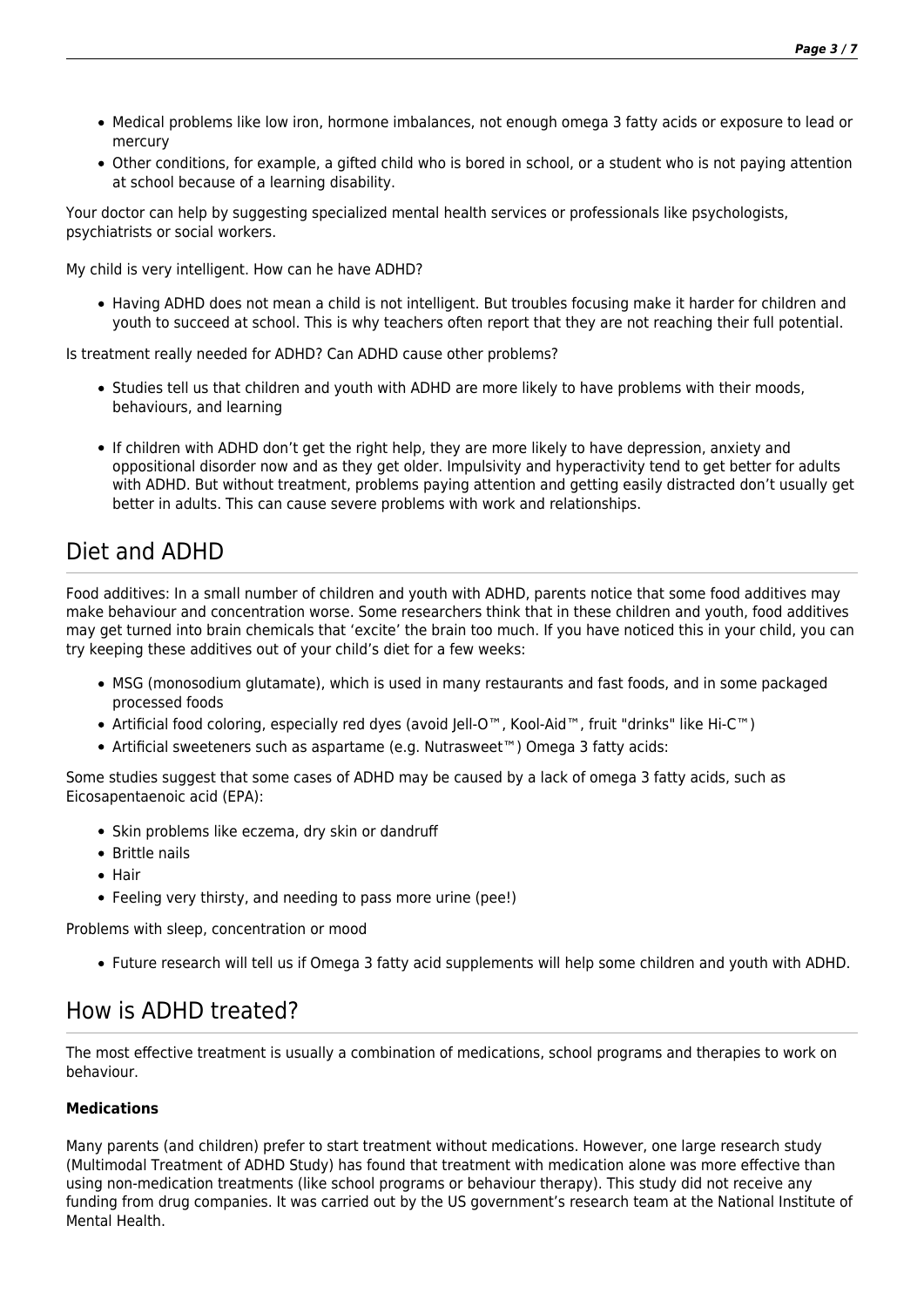Medications help decrease ADHD symptoms. When ADHD symptoms are more manageable, it's easier for children and youth to work on coping and behavioural strategies.

#### **Medications often used for ADHD:**

- Stimulant medications. These stimulate the focus and impulse control centres of the brain. For example, Methylphenidate (Ritalin ® regular, Ritalin SR ®, or Concerta ®) and Dextroamphetamine (Dexedrine ® , or Adderall XR ®)
- Non-stimulant medications: For example, Atomoxetine (Strattera ®) and Buproprion (Welbutrin ®).

#### **Coping with medication side effects**

Like all medications, ADHD medications can have side effects. Usually side effects are mild and will go away. Let your doctor know if the side effects don't go away. Usually there are ways 'around' side effects, like changing the dose, the time or the medication.

#### **If your child is having trouble sleeping, try:**

- Giving medications earlier in the day
- Switching to shorter-acting medication
- Using sleep strategies like
	- Background noise
	- $\circ$  Soothing movement and routines before bedtime
- If sleep problems still don't get better, a low dose of medication to help with sleep (like Melatonin) is something to think about, and is something that you can speak to your doctor about.

#### **If your child or teen doesn't feel like eating, try:**

- Having your child eat more when medication is not active in the body, like having breakfast before taking medication, or a meal before bedtime
- Serving many small meals rather than a few, large meals
- Giving snacks and finger foods, especially while your child is relaxing. Aim for healthy snacks like yogurt, fruit, dried fruit, energy bars, nuts, peanut butter and crackers. 'Junk' food in moderation is OK if it is hard to give your child enough calories.
- Serving drinks with calories, like homogenized milk, fruit juices or milk shakes
- Giving medications after meals
	- o Serving more 'high calorie' meals
	- Offering favourite foods whenever possible
	- $\circ$  Having your child 'catch up' by eating more in the evenings or on weekends (times when she is not taking medication) If your child has headaches:
	- These will usually go away
	- Speak to your doctor if they don't Common questions about medications

Aren't people with ADHD already 'hyper'? Wouldn't taking a stimulant make them worse?

- Stimulant medications will stimulate the focus and impulse control areas of the brain, which helps ADHD.
- In fact, some people with ADHD report that stimulants such like caffeine (and nicotine) can be soothing, and even that a mild dose of stimulants in the evening (like having a cup of coffee) helps them sleep!

Will taking stimulant medications lead to drug addiction?

Studies show that proper treatment of ADHD will reduce the risk of future problems like drug addiction, or troubles with the law. By helping people function better at home, school and work, medications can keep them from negative behaviours such as street drug use, and crime.

Do ADHD medications cause tics?

Tics are muscle movements that people can't completely control. Examples include repeated winking, eye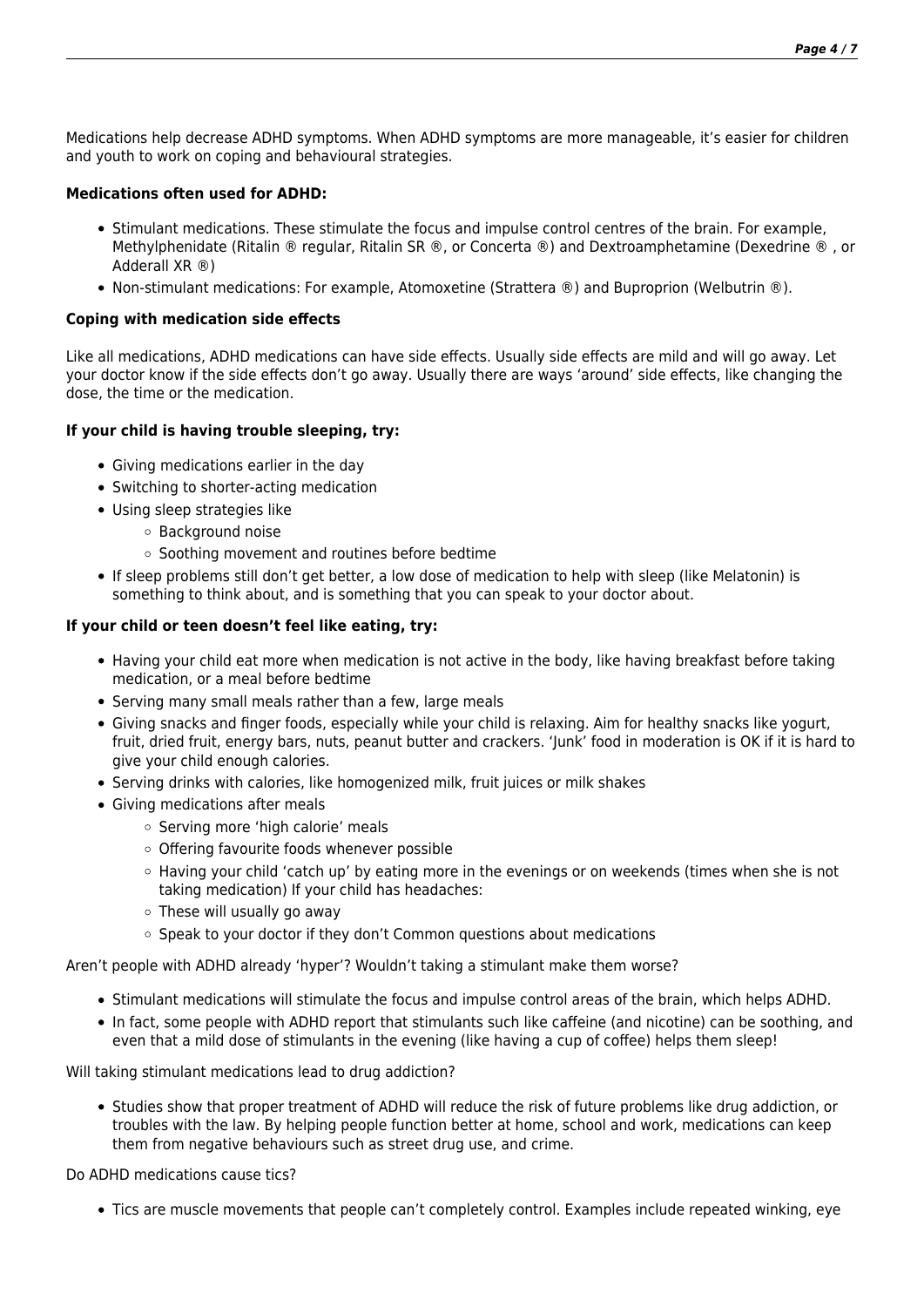blinking, arm or facial twitches, and sounds like humming, throat clearing, or sniffing. About half of people with a tic disorder (or Tourette's Syndrome) also have ADHD. It is usually the ADHD that is diagnosed first. So ADHD medications don't cause tics-it's just that tic disorders often happen along with ADHD. If it seems that ADHD medications make tics worse, talk with your doctor about reducing the dose or changing medications.

# Strategies for ADHD

Children and youth with ADHD have trouble controlling or 'regulating' their attention. So they have trouble paying attention in the right situations.

To focus properly, a child or teen needs to have "just enough" stimulation from the senses (movement, touch, sound, smell, sight) and feelings (like good relationships without too much conflict).

Understimulation

- Signs of 'under stimulation'
	- The person may appear bored, fidgety, or restless, and may even doze off!
- You can help by:
	- $\circ$  Increasing sensory stimulation
		- Movement: Allowing movement, giving things to fidget with (e.g. stress balls); hyperactive children tend to be under-stimulated when it comes to movement, which explains their need to move
		- Sounds: Giving just enough sound stimulation (e.g. background music, but ensure that there is similarly not too much sound)

Feeling "just right" or getting 'just enough" stimulation

- Signs of 'just enough' stimulaton
	- Person is alert, calm, "in the zone"
- 'Just enough' stimulation is the reason why children who aren't paying attention in class (because its not enough stimulation) can pay attention to video games and favourite activities (as long as they don't spend too much time doing these activities!)
	- Video games and other favourite activities give them 'just enough' stimulation. Of course, too much video games can then lead the child to become overstimulated, which is not good... Some children can become 'hyper-focused' on an activity they like, and have trouble moving their attention to other things when needed.

#### Overstimulation

- Signs of overstimulation
	- Feeling stressed, overwhelmed
	- $\circ$  Information overload with too much happening at once or too many feelings and/or sensations
- You can help by:
	- $\circ$  Cutting down on stimulation (fewer people, less activity, less noise)
	- Using calming techniques
	- $\circ$  Especially in a classroom setting, individuals with ADHD often report that they are easily distracted by too much noise, too much visual clutter or things to look at, or too much activity in large, open classrooms.
	- $\circ$  In such situations, they do better when there is less noise, less visual distractions or activity.

# Helping a child at school

For children and youth who have problems with attention:

Get the student's attention first, before asking a question or making a request.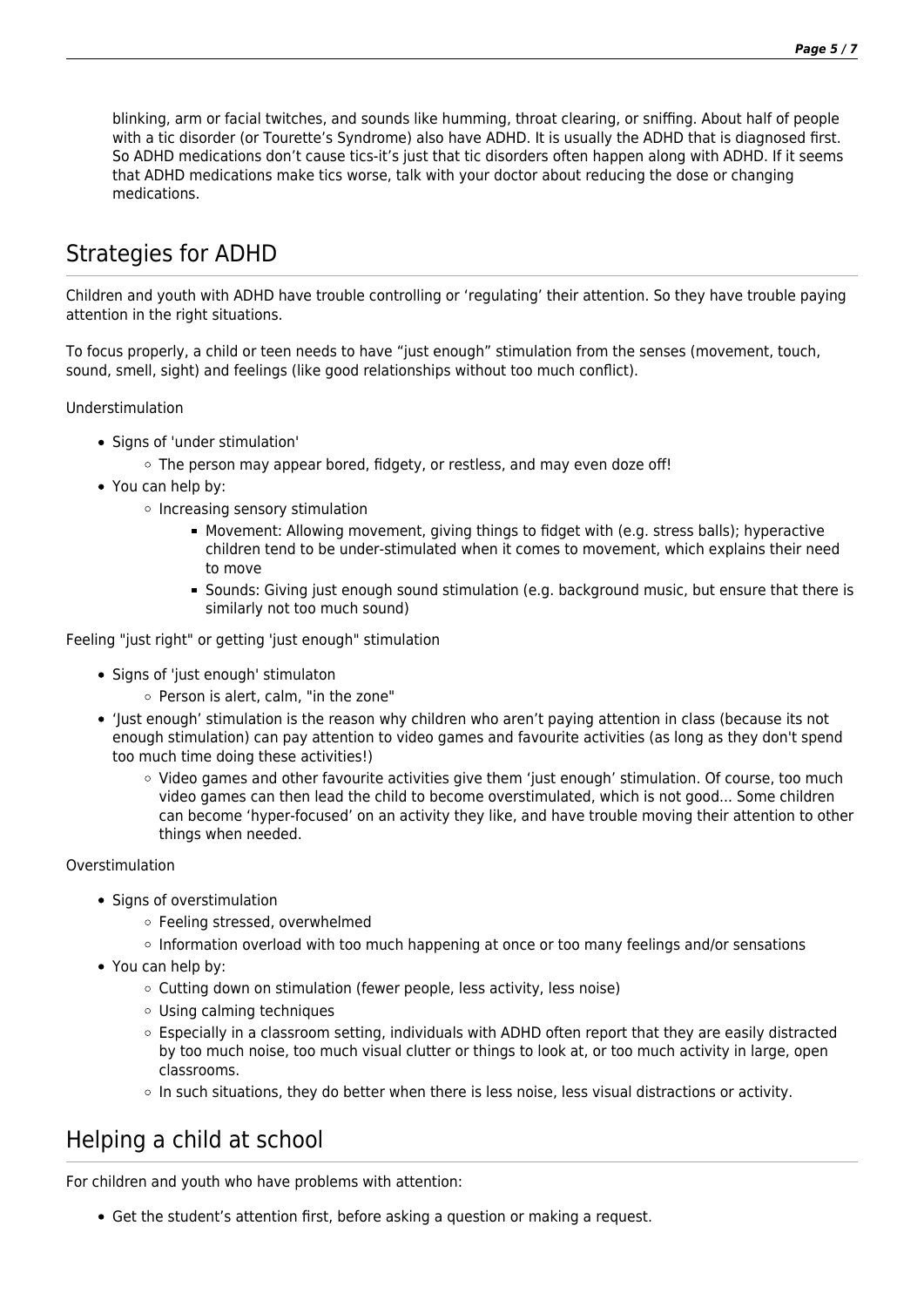- Make sure you don't ask for too many things at once
- Write down what you want to say and give it to the child (this may help with 'boring' requests like homework or chores).

For children and youth who get easily distracted:

- $\bullet$  Move the child closer to the front of the class to prevent distractions from classmates
- Move the student away from visual distractions like open windows or the classroom door
- Many ADHD students tune out when there is too much 'lecturing' or verbal instruction.

Try other learning strategies, like:

- Visual (e.g. pictures and diagrams)
- Kinesthetic (using movement and touch)

For children and youth who are hyperactive and those who need to move to think:

- Don't expect a hyperactive child to be able to sit still for long periods Alternate "thinking activities" with movement activities; times given here are guidelines only.
- Thinking activities for 10-20 minutes
- "Body Break" session of 2-5 minutes of physical movement, (jumping jacks, squeezing a stress ball, pushups against a wall, 'chair push-ups')
- Give the child more washroom breaks to walk around, send the child for errands, ask her to clean the board.
- Arrange for special seating that allows for movement like (inflatable) ball chairs or the Sitfit ® cushion.
- 'Fidgets' (stress balls to squeeze, or oral fidgets like chewing gum, candies, coffee stir sticks)

For children and youth who have trouble with organization:

- Break down complicated tasks into smaller ones
- Use schedules
- Ensure the student writes down assignments right away, because he may forget if he waits until the end of class

For children and youth who have trouble with motivation:

- Work out a good system to reward positive behaviour. Many ADHD students have not yet been able to develop internal motivation (wanting to do things or do well because it feels good and is important to them).
- They usually do better when their positive behaviour is noticed by others (external motivation).
- At first, external rewards like stickers or extra privileges can help encourage positive behaviour.

# Help for parents

Understanding and supporting a child with ADHD isn't easy. You may have many arguments and conflicts with your child or teen. This cycle of conflict and negative feelings is not healthy, and hurts everyone in the family. If you (or other family members) are feeling overwhelmed, make sure that you get support for yourself and other family members. Seek support from health care professionals, family, friends and other parents who share your experience.

# Recommended websites for parents

Offord Centre [http://www.knowledge.offordcentre.com](http://www.knowledge.offordcentre.com/)

Teach ADHD, developed by a team from the Hospital for Sick Children [http://www.teachadhd.ca](http://www.teachadhd.ca/)

Centre for ADHD/ADD Advocacy, Canada (CADDAC) [http://www.caddac.ca](http://www.caddac.ca/)